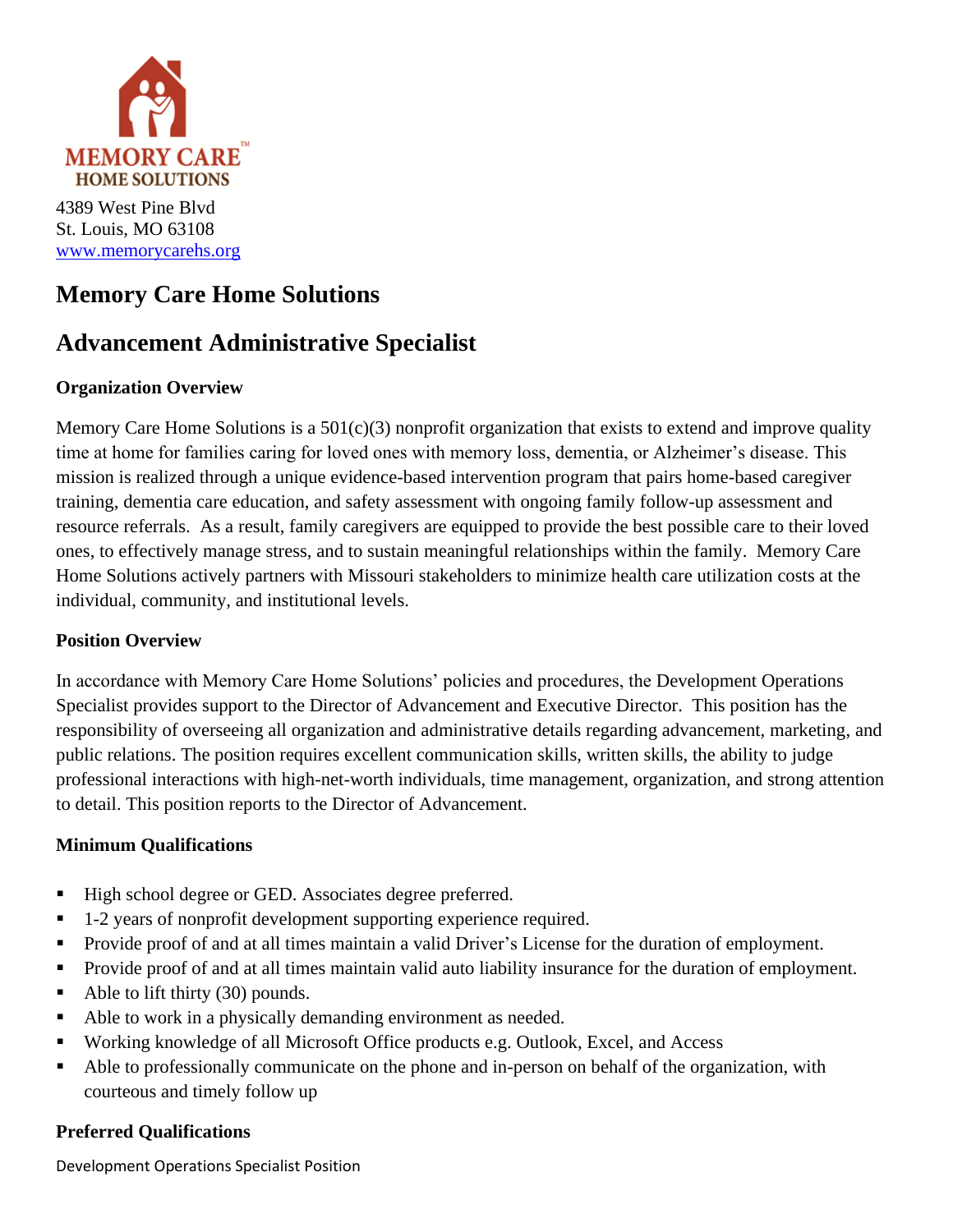- Experience working independently on multiple projects managing details with little supervision.
- Experience maintaining accurate data input and maintenance
- Experience working with Donor Data Management Software, preferably Donor Perfect
- Experience supporting senior-level directors in a fast-paced, dynamic environment

#### **Experience**

| <b>Administrative and Support</b> |                                                                                                                                                                                                                                                                                                                                                                                                                                                                                                                                                                                                                                                                                                                                                                                                                                                                                                                                                                                                                                                                                                                                                                | 50% of time |
|-----------------------------------|----------------------------------------------------------------------------------------------------------------------------------------------------------------------------------------------------------------------------------------------------------------------------------------------------------------------------------------------------------------------------------------------------------------------------------------------------------------------------------------------------------------------------------------------------------------------------------------------------------------------------------------------------------------------------------------------------------------------------------------------------------------------------------------------------------------------------------------------------------------------------------------------------------------------------------------------------------------------------------------------------------------------------------------------------------------------------------------------------------------------------------------------------------------|-------------|
| <b>Responsibilities</b>           | Organize registration, donation collection for<br>special events<br>Purchase supplies as needed<br>Maintain an adequate supply of office materials<br>٠<br>for use as needed in the Advancement office<br>Review, create and maintain department<br>information storage processes and procedures<br>Receive and open all Advancement Mail and<br>Checks, report as required<br>Responsible for all data input into donor<br>database, be able to report on information as<br>requested<br>Maintain accurate up-to-date donor database<br>including all necessary profile edits and visit<br>notes<br>Maintain calendar, provide scheduling, meeting<br>set up, and support for the Director of<br><b>Advancement and Executive Director</b><br>Organize facility tours through completion with<br>relevant follow up, reserve meeting rooms as<br>needed<br>Perform other administrative duties as<br>needed (e.g. Submitting PTO,<br>reimbursements, and other administrative<br>paperwork as requested, errands)<br>Taking minutes at any meetings requested<br>by leadership and taking dictation as needed<br><b>Measurables:</b> Points are defined above |             |

#### **Key Performance Objectives/ Responsibilities**